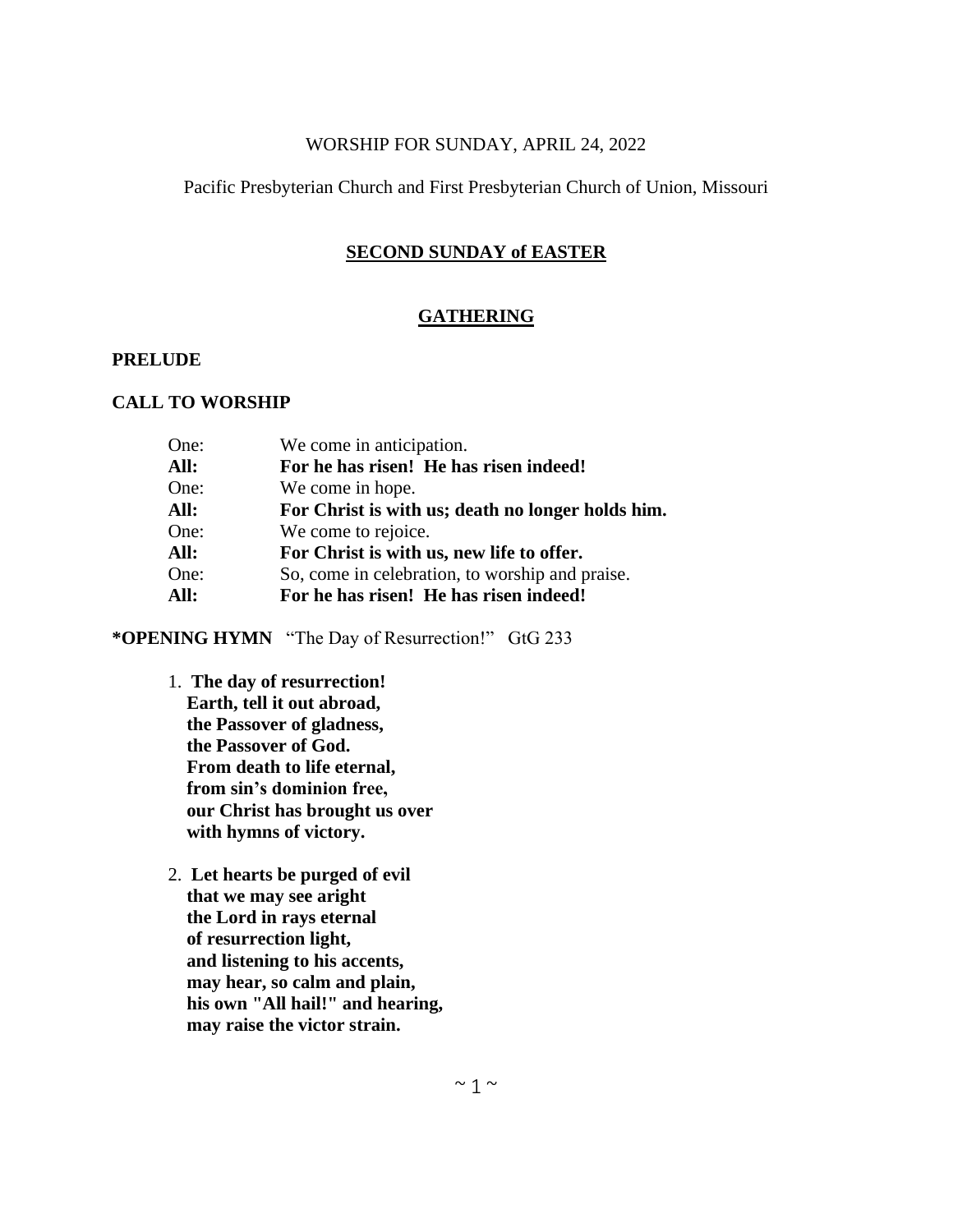3. **Now let the heavens be joyful; let earth its song begin; the round world keep high triumph and all that is therein. Let all things seen and unseen their notes of gladness blend, for Christ the Lord has risen, our joy that has no end.**

*(Public Domain)*

## **\*UNISON PRAYER OF CONFESSION**

**We celebrate in faith, O Lord, the good news of Christ's victory over death, his victory through resurrection. Raised to new life, he blesses us with his presence. Yet crucified, he convicts us of our sins. We are ruled by fears more than faith, by hostility more than peace, by a sense of failure more than feelings of accomplishment and victory. Forgive all the ways we have failed you and all the times we have turned from you. Even through the power and grace of the resurrection, reclaim us and remake us and redirect us, that we may embrace the way of new life and live following Christ; in whose name we pray. Amen.**

### **\*SILENT CONFESSION**

#### **\*ASSURANCE OF PARDON** *(from II Corinthians 5)*

| One: | The good news is this: that "God was in Christ reconciling the world to |
|------|-------------------------------------------------------------------------|
|      | God, not counting our sins against us."                                 |
| All: | Through Christ's death and resurrection, we are transformed, for "If"   |
|      | anyone is in Christ, there is a new creation: everything old has passed |
|      | away; see, everything has become new!"                                  |
| One: | So rejoice and be glad.                                                 |
| All: | For in Jesus Christ we are renewed, we are loved, we are forgiven.      |
|      | <b>Thanks be to God!</b>                                                |

#### **\*THE PEACE**

| One: | The peace of Christ be with you. |  |
|------|----------------------------------|--|
|      |                                  |  |

# **All: And also with you.**

*(From your seat, a brief sign of peace may be shared: a wave of the hand, a nod of the head, etc.)*

## **THE WORD**

## **SCRIPTURE READING** John 20:19-31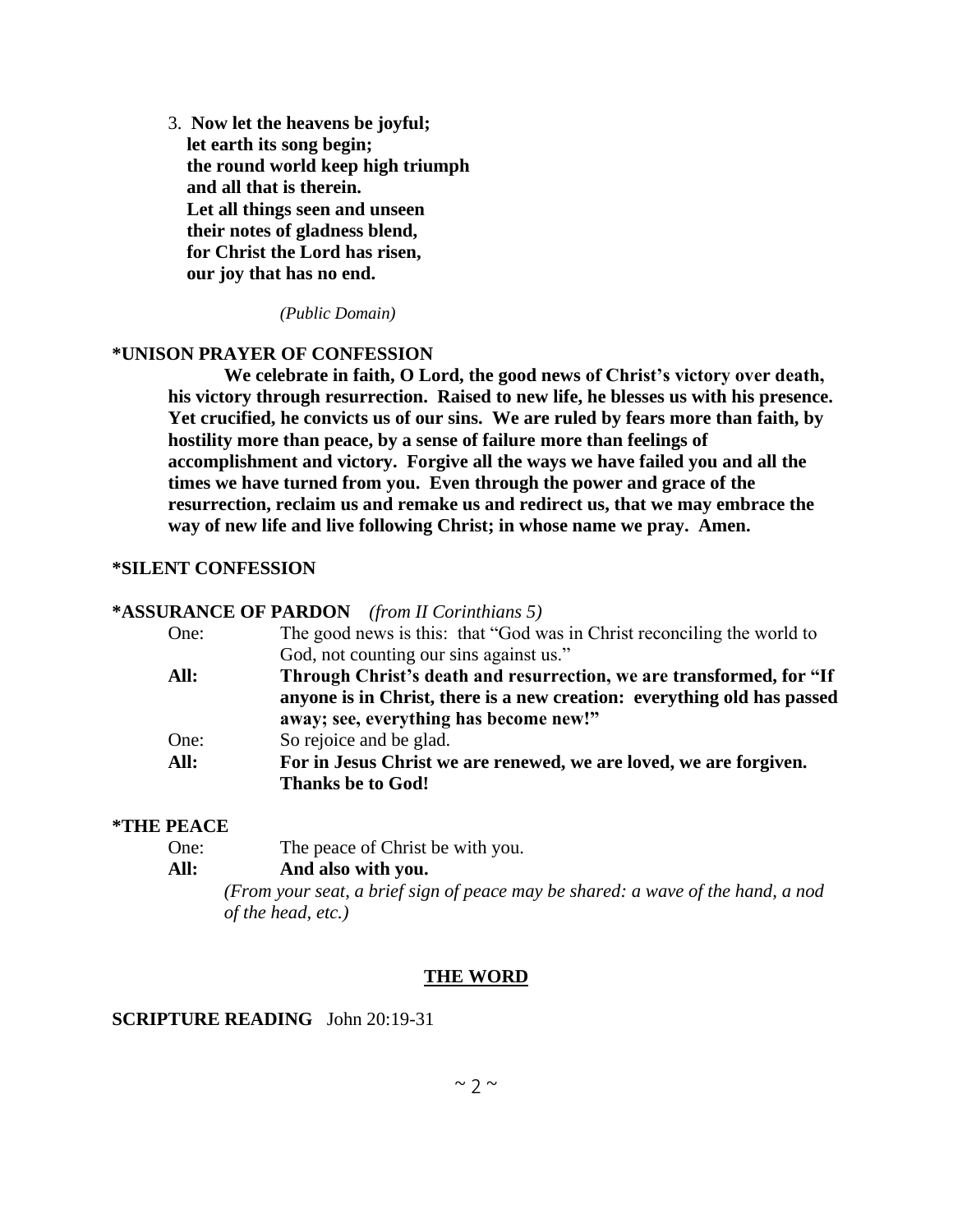JOHN 20:19-31 (New Revised Standard Version)

*<sup>19</sup> When it was evening on that day, the first day of the week, and the doors of the house where the disciples had met were locked for fear of the Jews, Jesus came and stood among them and said, "Peace be with you." <sup>20</sup> After he said this, he showed them his hands and his side. Then the disciples rejoiced when they saw the Lord. <sup>21</sup> Jesus said to them again, "Peace be with you. As the Father has sent me, so I send you." <sup>22</sup> When he had said this, he breathed on them and said to them, "Receive the Holy Spirit. <sup>23</sup> If you forgive the sins of any, they are forgiven them; if you retain the sins of any, they are retained."* 

*<sup>24</sup> But Thomas (who was called the Twin), one of the twelve, was not with them when Jesus came. <sup>25</sup> So the other disciples told him, "We have seen the Lord." But he said to them, "Unless I see the mark of the nails in his hands, and put my finger in the mark of the nails and my hand in his side, I will not believe."*

*<sup>26</sup> A week later his disciples were again in the house, and Thomas was with them. Although the doors were shut, Jesus came and stood among them and said, "Peace be with you." <sup>27</sup> Then he said to Thomas, "Put your finger here and see my hands. Reach out your hand and put it in my side. Do not doubt but believe." <sup>28</sup> Thomas answered him, "My Lord and my God!" <sup>29</sup> Jesus said to him, "Have you believed because you have seen me? Blessed are those who have not seen and yet have come to believe."* 

*<sup>30</sup> Now Jesus did many other signs in the presence of his disciples, which are not written in this book. <sup>31</sup> But these are written so that you may come to believe that Jesus is the Messiah, the Son of God, and that through believing you may have life in his name.*

## **PRAYER FOR ILLUMINATION:** "Open Our Eyes" SF 2086

**Open our eyes, Lord, we want to see Jesus, to reach out and touch him, and say that we love him. Open our ears, Lord, and help us to listen. Open our eyes, Lord, we want to see Jesus.**

*Used by permission through CCLI License #11178434 / #2457662.*

### **SERMON** "What Scott Calvin – and Thomas – Learned" by Pastor Bill Vincent

She is short, and looks so young...to be so wise. It helps that she is over 1200 years old...and is an elf. Her name is Judy, and she is a character in the movie "The Santa Clause."

(I know: "A Christmas movie?" But stick with me.)

Scott Calvin is a businessman and divorced father. Due to the unfortunate and accidental demise of Santa at his residence on Christmas Eve, Scott Calvin himself becomes Santa Claus.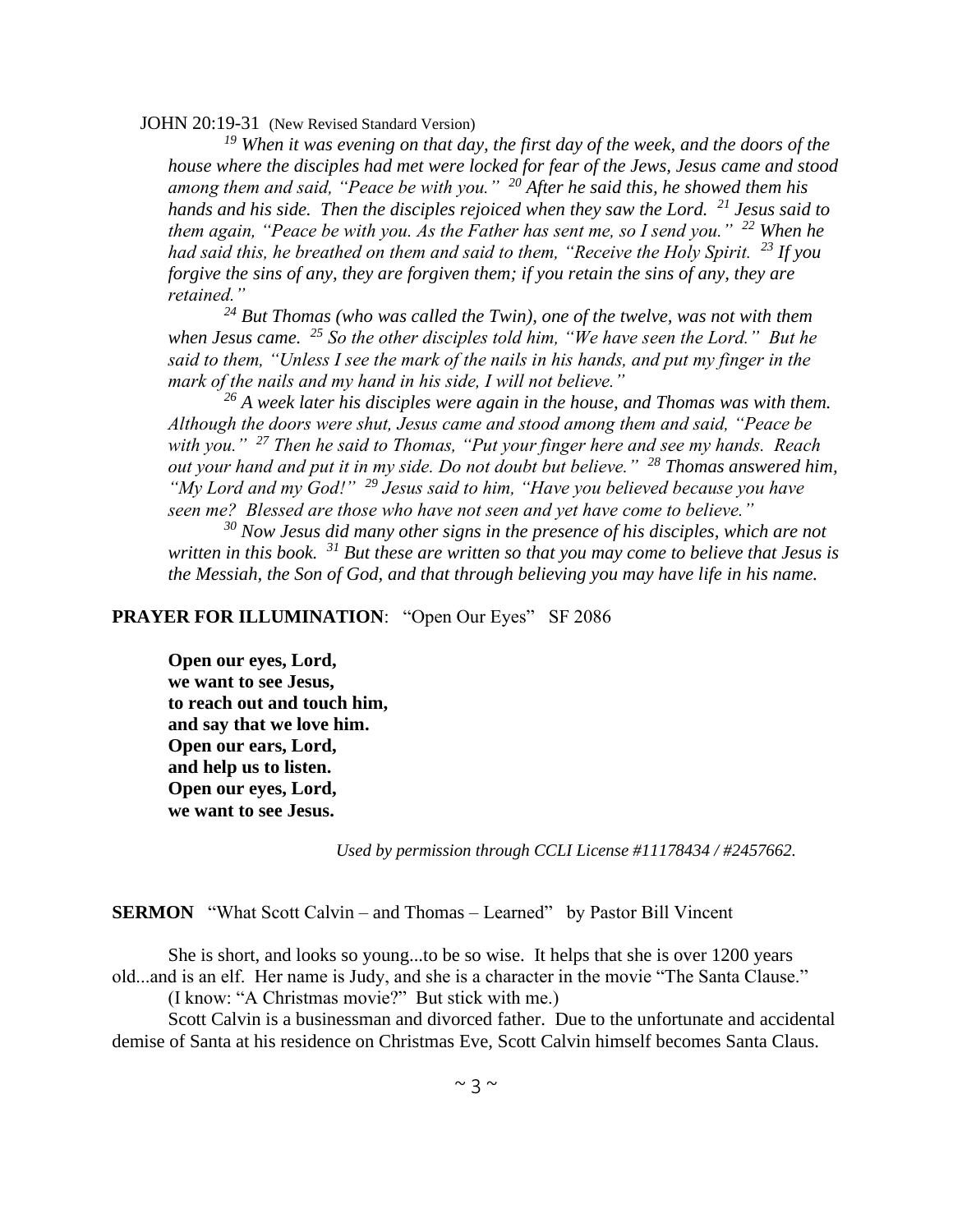After amazingly delivering all the gifts – with the help of eager reindeer and his eager son, and a magical bag of presents – Scott Calvin finds himself at the North Pole and Santa's Village, where he can't believe what is happening.

As he confesses to Judy, "I see it, but I don't believe it."

Judy, with a light laugh, comments, "You're missing the point."

"What is the point?" Scott asks.

To which Judy responds, "Seeing isn't believing. Believing is seeing." Then she reminds him of all the children who haven't seen, yet just...know.

"Seeing isn't believing. Believing is seeing." A flip to the perspective we typically adopt. We are too often like Thomas himself: "If I don't see it, I won't believe it."

But Judy has a point.

And so too, I believe, does Jesus (surprise! surprise!).

We move to the story of another father and son.

The father and his three-year-old son are playing with the ball on the garage floor, rolling it back and forth to each other.

The young son is having a blast.

The father – not so much.

The father feels the weight of the world upon his shoulders, and feels like a failure, like he can't do anything right.

So the laughter of his son is an irritant and the floor of the garage is the last place in the world he wants to be.

Until the father has a talk with himself – internally, of course – and remembers, and reaffirms, that the weight of the world is not on his shoulders, and that God loves him and embraces him as a child of God.

And in that moment – and in that believing – the father sees his son through different eyes: sees his son as a child of God as well, and sees how precious is this time together with him.

Seeing isn't believing. Believing is seeing.

In our Assurance of Pardon this morning, we affirmed, *"if anyone is in Christ, there is a new creation."* As Paul notes additionally, *"we even once regarded Christ from a human point of view, but we do so no longer."* (II Corinthians 5)

Because we believe that *"God was in Christ reconciling the world to God,"* we see Christ – we see ourselves, the world, life – differently. Through a new lens: the lens of believing.

Now it is crucial to point out: the new perspective does not create a new truth; we do not create what we want to believe is true. Just because I believe in the horse I put \$100 on does not mean it will win the Kentucky Derby.

Belief is not a magic wand that creates a reality that did not exist before.

Belief is a lens that allows us to see a reality we could not see before.

And in seeing, act on it and live into it.

 $\sim$  4  $\sim$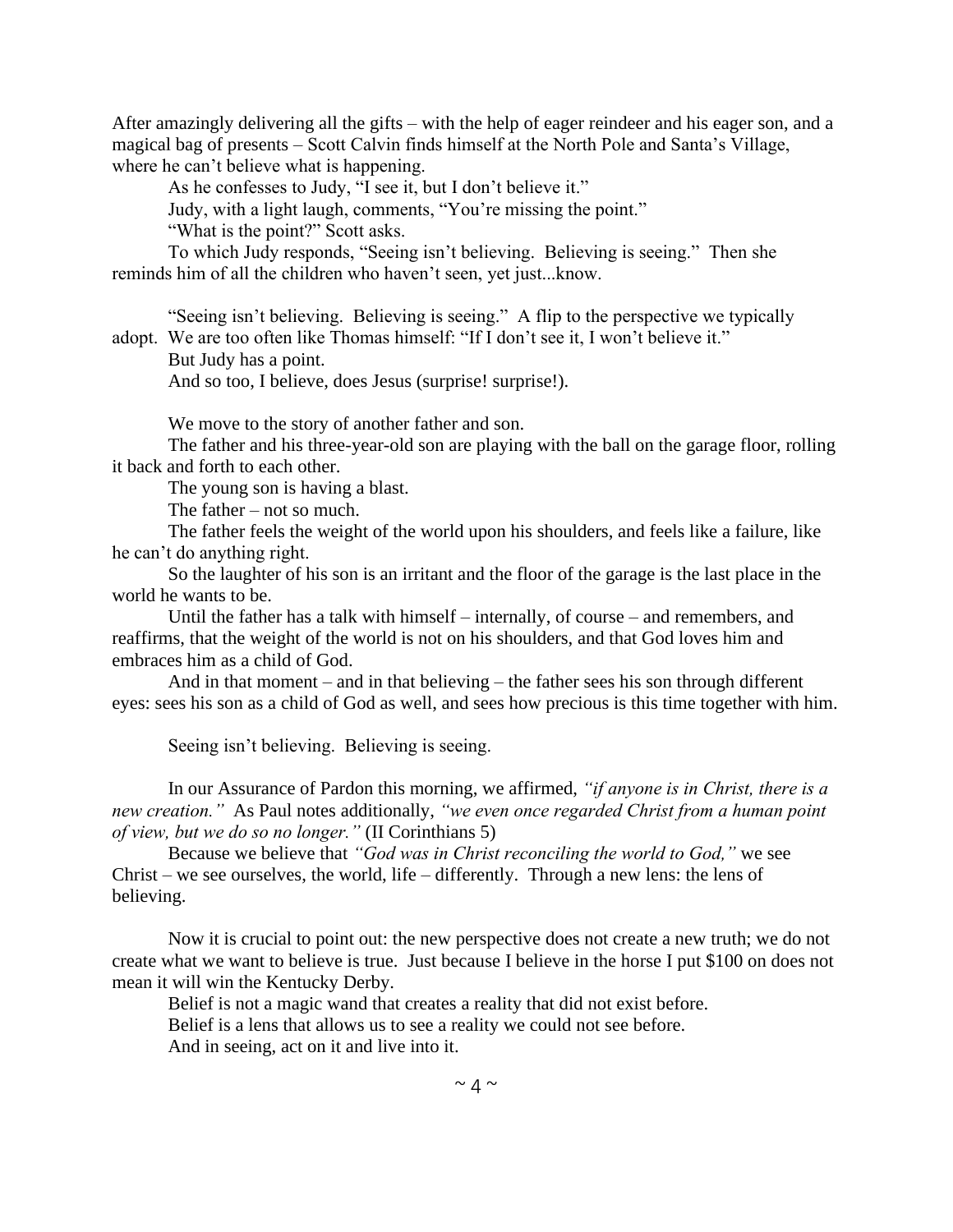And yes, it makes a difference in what – in whom – we believe.

Earlier in his gospel, John writes *"God so loved the world that God gave the only Son, that whoever believes in him may not perish but have eternal life."* (John 3:16)

For John, eternal life is not something simply in the hereafter, but in the here and now. Eternal life is something we can have and experience here, now.

Believe in life eternal, and life – and hope – will spring eternal, even now.

*"I have come that they may have life, and have it abundantly."* (John 10:10)

Life that can be had – experienced – here, now...even in the midst of war and devastation, division and the waste of life.

If we believe God's hand is at work, then we will see God's handiwork.

So, how is it that we come to the point of believing without seeing...all in order to see? Clayton Schmit reminds us,

**Jesus promised...to send an advocate, a counselor, to aid us in our understanding of mysterious things of faith ... The human mind wants evidence. The heart needs deeper assurance. John knew that ultimately evidence was not enough. The Spirit is needed... In the last analysis, to own the mystery of resurrection** – and to see with the sight of faith – **is a gift of grace.** (Feasting on the Word, Year A, Vol.2; "Homiletical Perspective," p.399)

It is a gift.

But what can *we* do? Are there things we can do to make our receiving that gift more likely?

I believe there are.

And we can start with hearing the witnesses: hearing their stories.

Hear the story of Thomas, who doubts and questions, and still arrives at the affirmation, *"My Lord and my God."*

Hear the story of Peter, who denies knowing his Lord three times, and is then forgiven by that same Lord, and empowered to carry on that good news.

Hear the story of Mary, who gave birth to this man, and saw him die an excruciating death on a cross; and stuck with it, to support and encourage the community enlivened by a resurrected Lord.

This is where you and I come in, for each other: in relationship, in community.

In our earlier story, Scott Calvin still had a hard time believing. But his son always believed. And, even though it was at times strained, Scott stayed in relationship with his son. And Scott eventually came to believe, and to see, because his son always believed, and saw.

And Thomas – for all his imagined faults, even as we refer to him pejoratively as "doubting Thomas" – Thomas stuck with the relationship. We do not know where he was that first night, but he did not abandon the community; he stuck with it, he stayed connected. Until he came to that point where he could proclaim, *"My Lord and my God."*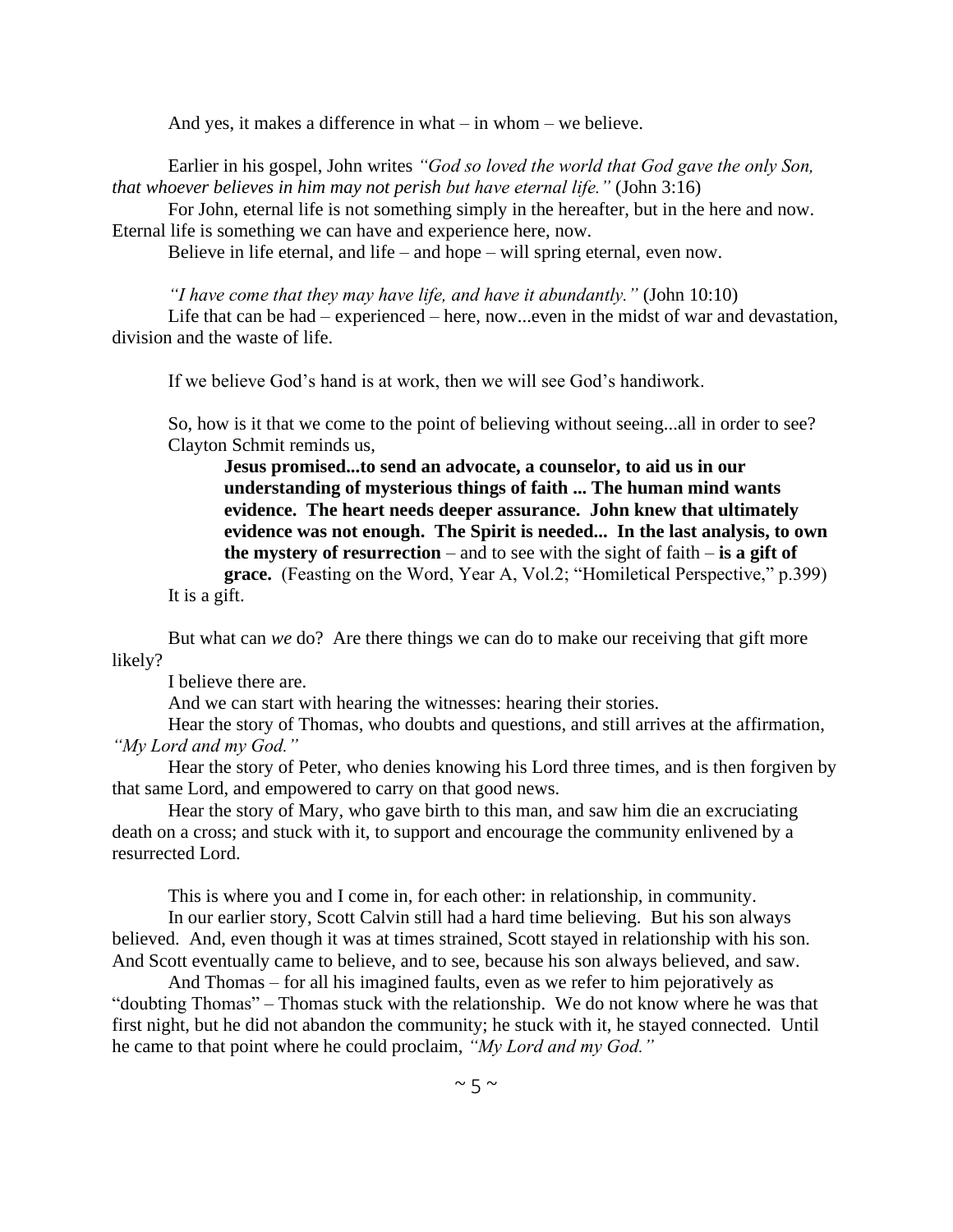I was with a father who was distraught. His daughter was gone, and they did not know where. He was in agony. And he was not sure he could hold on; he was not sure he could have faith.

And in the midst of his dire situation, I was moved to say, "Well, then, I'll just have to have faith for you."

Now, I know that doesn't make sense. If *I* am to have faith, it has to be *my* faith.

But hear the truth being spoken here: of the need to support and encourage one another; the need to shore up the faith of another.

For at some time all of us may struggle to believe, may not be sure we believe. But there is something to be said for the fact that I'm here: here in the community of faith; here, present (as best I can) to the relationship; here in the time and the place where, if faith is contagious, I might just get infected.

(And this is a good kind of infection.)

And this is why we go out beyond this community into the greater community and the world. By our presence and our seeing with the eyes of faith, we have the promise that we will plant seeds of faith in another.

We may not always see the results. We may not always see the harvest. But remember:

Seeing isn't believing. Believing is seeing.

To paraphrase: Blessed are those who believe, for they will see.

They will see the Lord standing in our midst, saying, "Peace be with you," and saying, "Go, and serve." And if we believe God goes with us, then we will see God do wonderful things for us, in us, and through us.

**\*HYMN** "We Walk by Faith and Not by Sight" GtG 817

- 1. **We walk by faith and not by sight; with gracious words draw near, O Christ, who spoke as none e'er spoke: "My peace be with you here."**
- 2. **We may not touch your hands and side, nor follow where you trod; but in your promise we rejoice and cry, "My Lord and God!"**
- 3. **Help then, O Lord, our unbelief; and may our faith abound to call on you when you are near and seek where you are found.**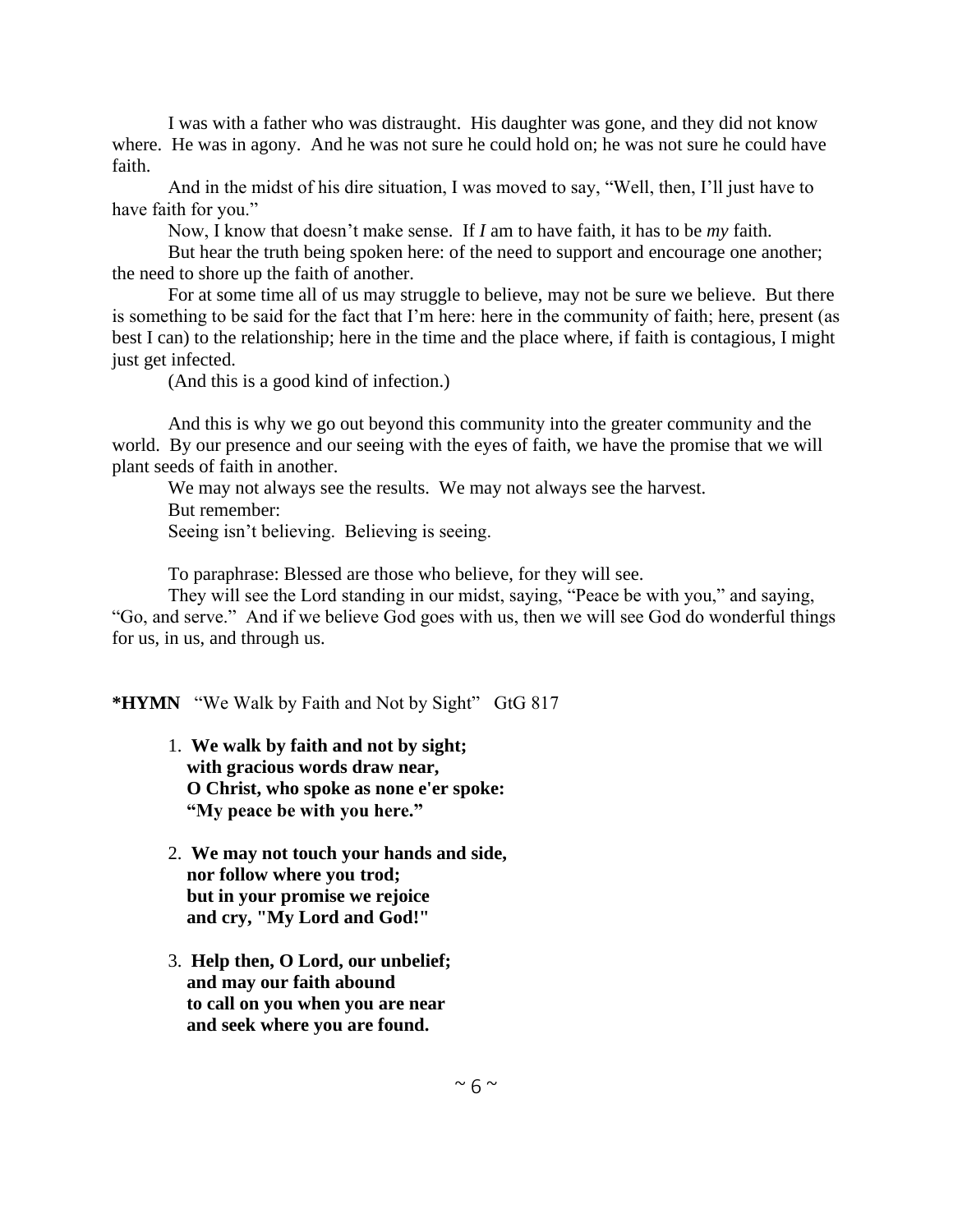4. **And when our life of faith is done, in realms of clearer light may we behold you as you are, with full and endless sight.**

> *DUNLAP'S CREEK, Music Harm. by Richard T. Proulx. Copyright 1986, GIA Publications Inc., All rights reserved. Reprinted / Podcast / Streamed with permission under ONE LICENSE #A-739819/#A-739796. All rights reserved.*

# **\*AFFIRMATION OF FAITH** *(The Apostles' Creed-Contemporary)*

**I believe in God, the Father almighty, creator of heaven and earth. I believe in Jesus Christ, God's only Son, our Lord, who was conceived by the Holy Spirit, born of the Virgin Mary, suffered under Pontius Pilate, was crucified, died, and was buried; he descended to the dead. On the third day he rose again; he ascended into heaven, he is seated at the right hand of the Father, and he will come again to judge the living and the dead. I believe in the Holy Spirit, the holy catholic church, the communion of saints, the forgiveness of sins, the resurrection of the body, and the life everlasting. Amen.**

## **PRAYERS OF THE PEOPLE**

Pastor: God of life... **People: ...shine on us with your resurrection light.**

# **THE LORD'S PRAYER** *(Contemporary)*

**Our Father in heaven, hallowed be your name, your kingdom come, your will be done, on earth as in heaven. Give us today our daily bread. Forgive us our sins as we forgive those who sin against us. Save us from the time of trial and deliver us from evil. For the kingdom, the power, and the glory are yours now and forever. Amen.**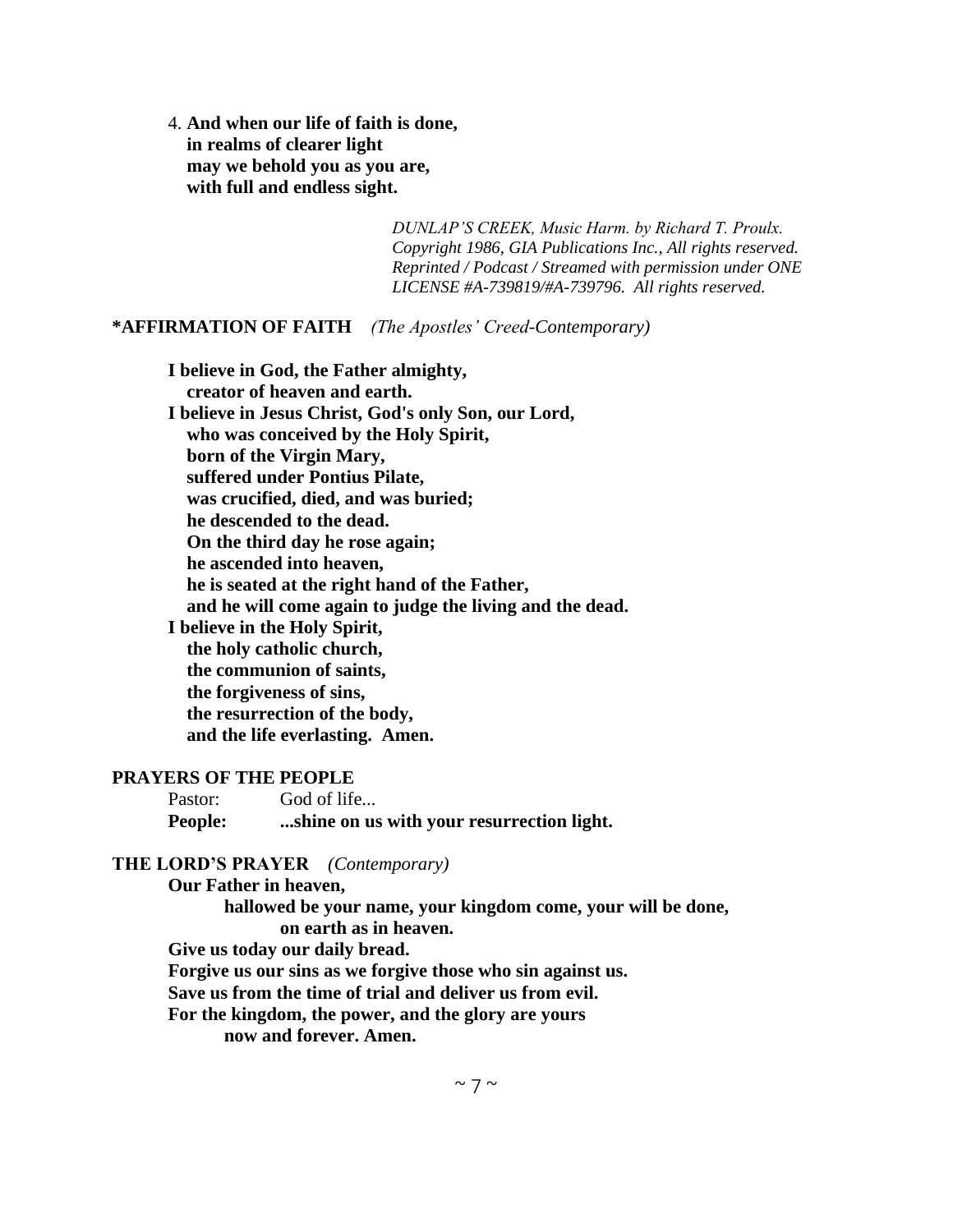### **OFFERING**

*Invitation*

#### *Reflection*

\**Unison Prayer of Dedication*

**In thanksgiving to you, O God, we rejoice in the new life we are offered in Christ. In gratitude to you, we offer ourselves for your will and purposes. Accept our offerings as tokens of our pledge to believe and see, and to work in partnership with you in your world. In Christ's name we pray. Amen.**

## **SENDING**

**\*CLOSING HYMN** "Open My Eyes, That I May See" GtG 451

- 1. **Open my eyes, that I may see glimpses of truth thou hast for me. Place in my hands the wonderful key that shall unclasp and set me free. Silently now I wait for thee, ready, my God, thy will to see. Open my eyes; illumine me, Spirit divine!**
- 2. **Open my ears, that I may hear voices of truth thou sendest clear. And while the wave notes fall on my ear, everything false will disappear. Silently now I wait for thee, ready, my God, thy will to see. Open my ears; illumine me, Spirit divine!**
- 3. **Open my mouth, and let me bear gladly the warm truth everywhere. Open my heart, and let me prepare love with thy children thus to share. Silently now I wait for thee, ready, my God, Thy will to see. Open my heart; illumine me, Spirit divine!**

*(Public Domain)*